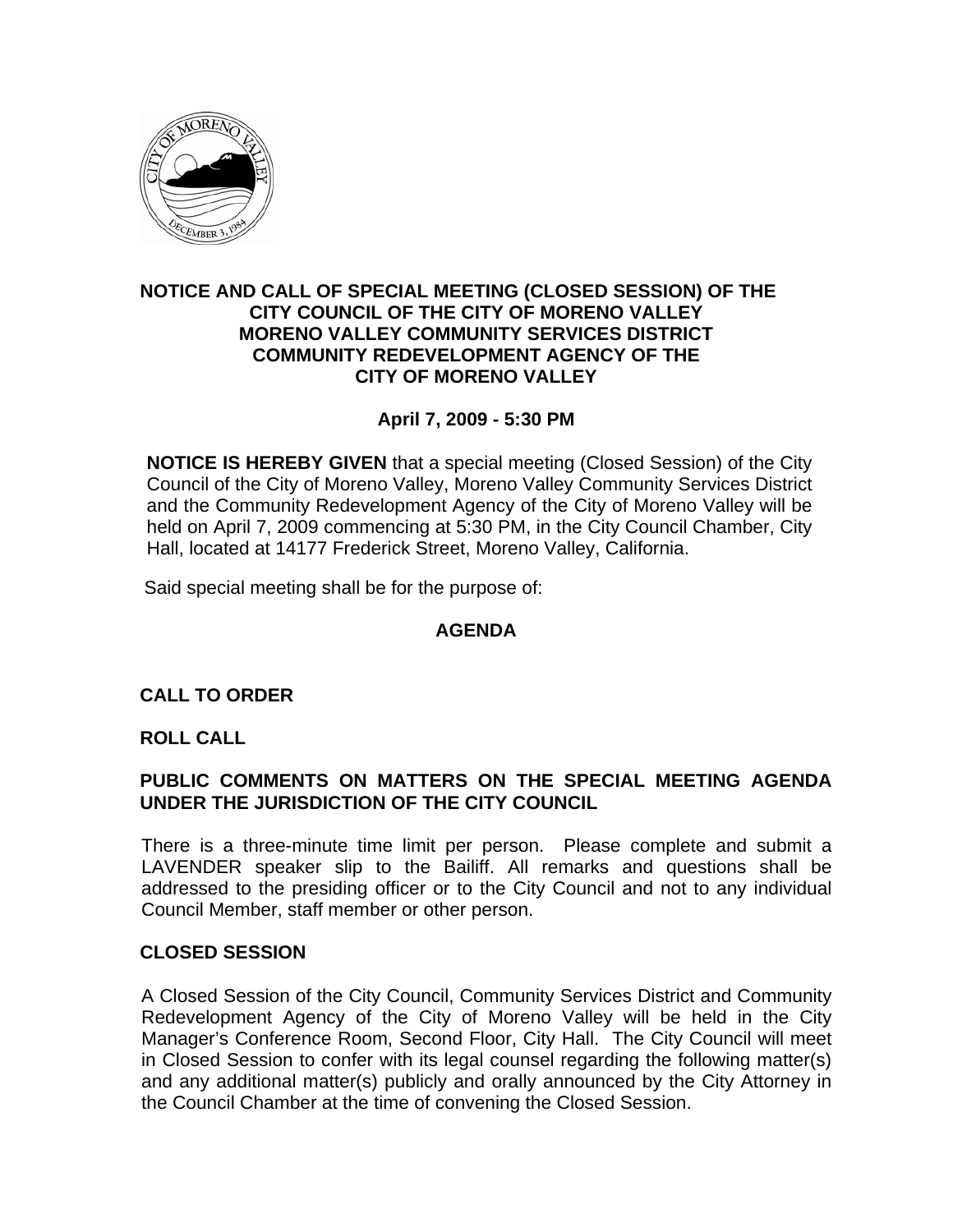The Closed Session will be held pursuant to Government Code:

| 1 | SECTION 54956.9(a) - CONFERENCE WITH LEGAL COUNSEL<br><b>EXISTING LITIGATION</b> |                             |                                                                                                           |
|---|----------------------------------------------------------------------------------|-----------------------------|-----------------------------------------------------------------------------------------------------------|
|   | a                                                                                | Case:<br>Court:<br>Case No: | Fitch vs City of Moreno Valley<br><b>Riverside Superior Court</b><br>RIC414978                            |
|   | b                                                                                | Case:<br>Court:<br>Case No: | Teague & Perez v. City of Moreno Valley<br><b>Riverside Superior Court</b><br>RIC472690                   |
|   | С                                                                                | Case:<br>Court:<br>Case No: | RADOS v. City of Moreno Valley<br><b>Riverside Superior Court</b><br>RIC425323                            |
|   | d                                                                                | Case:<br>Court:<br>Case No: | ENCO Utility Services v. City of Moreno Valley<br><b>Riverside Superior Court</b><br>RIC478023            |
|   | е                                                                                | Case:<br>Court:<br>Case No: | Monaco v. City of Moreno Valley<br><b>Riverside Superior Court</b><br>RIC428221                           |
|   | $\mathsf f$                                                                      | Case:<br>Court:<br>Case No: | City of Moreno Valley et al v. County of Riverside<br><b>Riverside Superior Court</b><br>RIC476473        |
|   | g                                                                                | Case:<br>Court:<br>Case No: | Community Asset Management v. City of Moreno Valley<br><b>Riverside Superior Court</b><br>RIC465600       |
|   | h                                                                                | Case:<br>Court:<br>Case No: | Tovey/Schultz Construction, Inc. v. City of Moreno Valley<br><b>Riverside Superior Court</b><br>RIC500198 |
|   | i                                                                                | Case:<br>Court:<br>Case No: | Webb v. City of Moreno Valley<br><b>Riverside Superior Court</b><br>RIC490153                             |
|   | j                                                                                | Case:<br>Court:<br>Case No: | Rocha v. City of Moreno Valley<br><b>Riverside Superior Court</b><br>RIC501395                            |
|   |                                                                                  |                             |                                                                                                           |